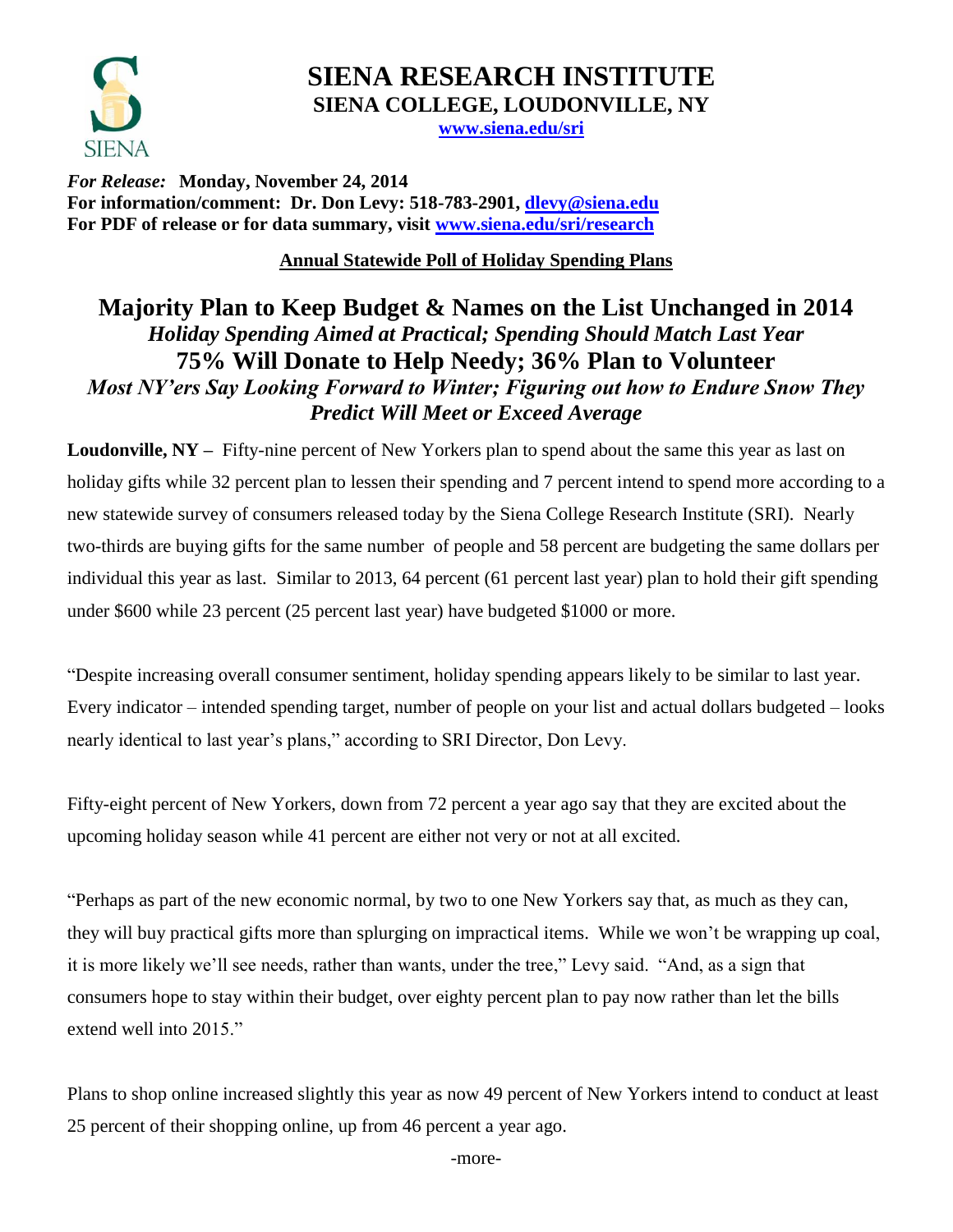#### **Charitable Giving and Volunteering**

Seventy-five percent of all New Yorkers say that they will be making donations of money, food or gifts to charitable organizations that focus on the needy during the holiday season.

"The warmth of New Yorkers is evident in this survey as even in the face of a sluggish economy, across every demographic group, overwhelming majorities plan to give to help others enjoy this season. Even among those making less than \$50K, nearly two-thirds plan to donate," Levy notes.

Thirty-six percent, up slightly from 33 percent last year, will volunteer some of their time this holiday season for organizations that help people during the holidays.

#### **Mixed Feelings about Winter and Snow**

Asked to assess their feelings about winter, 60 percent of New Yorkers said that while 'it may be cold, it is a special time of year' and that they look forward to winter activities and all the season provides but 36 percent admit that they 'dread it' especially the cold and the darkness. Thirty-nine percent of New Yorkers (the survey was conducted prior to the recent record snowfall in Western NY) predict more than average snow this year, 37 percent expect an average accumulation while only 16 percent expect less than average snow.

"A strong majority is excited about winter's arrival but sentiment flips when the topic is snow. A majority, when thinking about the white stuff, describes themselves as someone that figures out how to endure it and as one that wouldn't be upset if we had very little of it rather than as someone that gets excited as the flurries start to add up and the skis and snowshoes beckon," according to Levy.

#### **Tree and Greetings**

Seventy percent of all New Yorkers put up a Christmas Tree for the holidays but of those, 61 percent have an artificial rather than real tree. A majority, 51 percent, most often use 'Merry Christmas' as their holiday greeting rather than 'Happy Holidays' (38 percent) or 'Seasons' Greetings' (6 percent).

**The SRI survey of Holiday Spending Plans was conducted November 3-17, 2014 by random telephone calls to 809 New York adults via landline and cell phones. Data was statistically adjusted by age, race/ethnicity and gender to ensure representativeness. SRI reports this**  data at a 95% confidence level with a margin of error of  $\pm$  3.4 points. The Siena College Research Institute, under the direction of **Donald Levy, Ph.D., conducts political, economic, social and cultural research primarily in New York State. For more information or comments, please call Dr. Don Levy, Director Siena College Research Institute, at 518-783-2901. Survey cross-tabulations and frequencies can be found at [www.siena.edu/sri/resesearch](http://www.siena.edu/sri/resesearch)**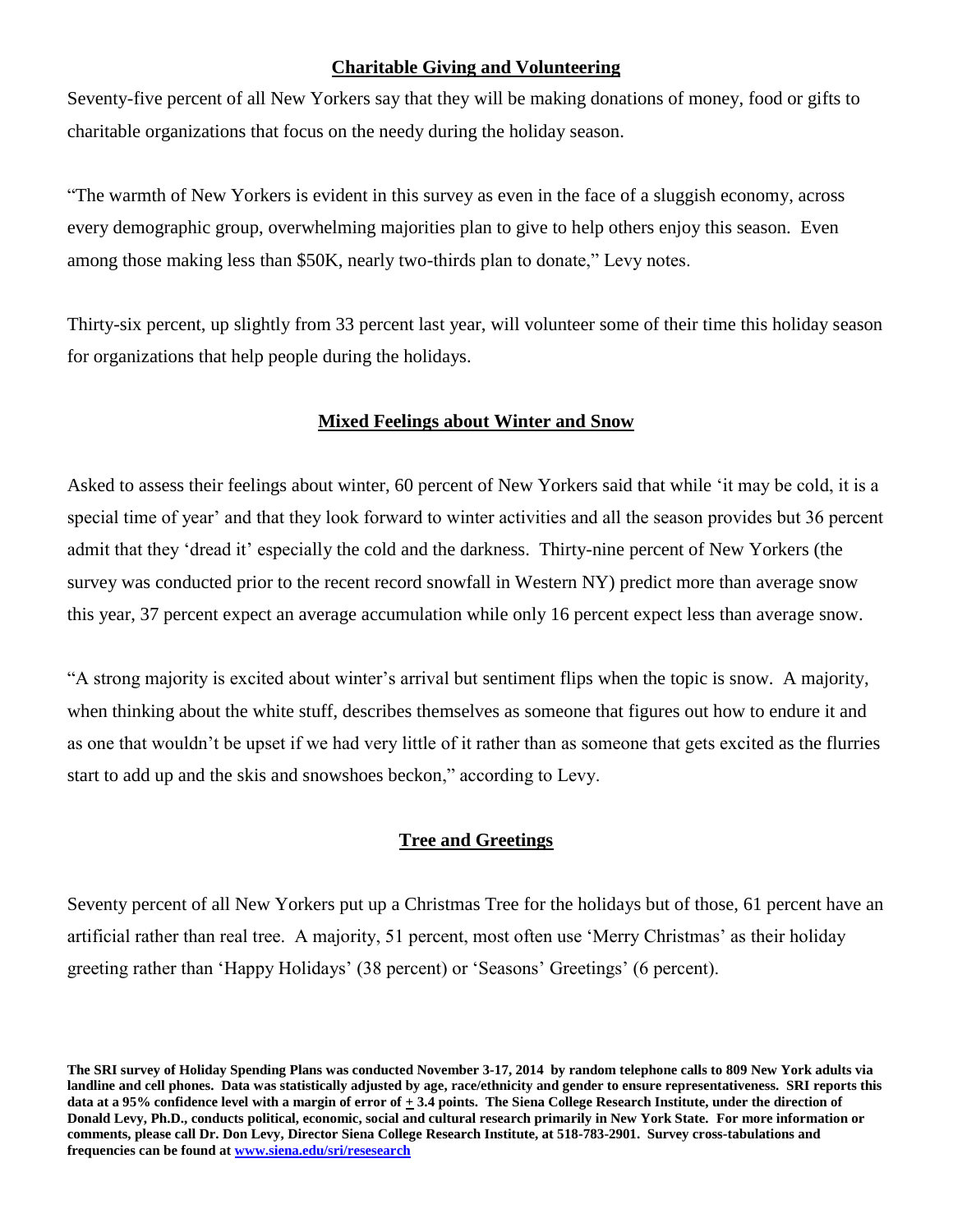

**SIENA RESEARCH INSTITUTE**

SIENA COLLEGE, LOUDONVILLE, NY

[www.siena.edu/sri](http://www.siena.edu/sri)

## **Siena College Holiday Poll Trends – November 2014**

As the holiday season begins, would you say you are very excited, somewhat excited, not very excited or not at all excited about the upcoming holiday season?

| <b>DATE</b> | <b>VERY EXCITED</b> | SOMEWHAT EXCITED NOT VERY EXCITED |    | NOT AT ALL EXCITED DON'T KNOW |  |
|-------------|---------------------|-----------------------------------|----|-------------------------------|--|
| 2014        | 23                  |                                   |    |                               |  |
| 2013        | 28                  |                                   |    |                               |  |
| 2012        | 26                  |                                   |    |                               |  |
| 2011        | 22                  | 40                                | 20 |                               |  |
| 2010        | 24                  | 45                                |    |                               |  |
| 2009        | 22                  | 42                                |    |                               |  |
| 2008        | 24                  | 39                                |    |                               |  |

Compared to last year (past years), do you plan to spend more money on holiday gifts, less money or about the same?

| <b>DATE</b> | <b>MORE MONEY</b> | <b>LESS MONEY</b> | <b>ABOUT THE SAME</b> | <b>DON'T KNOW</b> |
|-------------|-------------------|-------------------|-----------------------|-------------------|
| 2014        |                   | 32                | 59                    |                   |
| 2013        |                   | 29                | 57                    |                   |
| 2012        | 13                | 33                | 53                    |                   |
| 2011        |                   | 34                | 55                    |                   |
| 2010        |                   | 37                | 57                    |                   |
| 2009        |                   | 48                | 45                    |                   |
| 2008        |                   | 53                | 41                    |                   |
| 2007        |                   | 35                | 54                    |                   |

Are you buying gifts for more, fewer or the same number of individuals as last year?

| <b>DATE</b> | <b>MORE</b> | <b>FEWER</b> | <b>SAME</b> | <b>DON'T KNOW</b> |
|-------------|-------------|--------------|-------------|-------------------|
| 2014        | 13          | 22           | 63          |                   |
| 2013        | 15          | 18           | 65          |                   |
| 2012        | 15          | 16           | 67          |                   |
| 2011        | 14          | 21           | 61          |                   |
| 2010        | 10          | 20           | 67          |                   |
| 2009        | 8           | 25           | 64          |                   |
| 2008        | 10          | 29           | 60          |                   |
| 2007        | 12          | 20           | 67          |                   |

Per individual on your list, are you spending more money, less money or about the same as last year?

| <b>DATE</b> | <b>MORE MONEY</b> | <b>LESS MONEY</b> | <b>ABOUT THE SAME</b> | <b>DON'T KNOW</b> |
|-------------|-------------------|-------------------|-----------------------|-------------------|
| 2014        | 13                | 27                | 58                    |                   |
| 2013        | 13                | 23                | 60                    |                   |
| 2012        | 16                | 25                | 56                    |                   |
| 2011        | 11                | 29                | 56                    |                   |
| 2010        | 8                 | 32                | 56                    |                   |
| 2009        | 8                 | 34                | 55                    |                   |
| 2008        |                   | 42                | 48                    |                   |
| 2007        | 12                | 24                | 60                    |                   |
|             |                   |                   |                       |                   |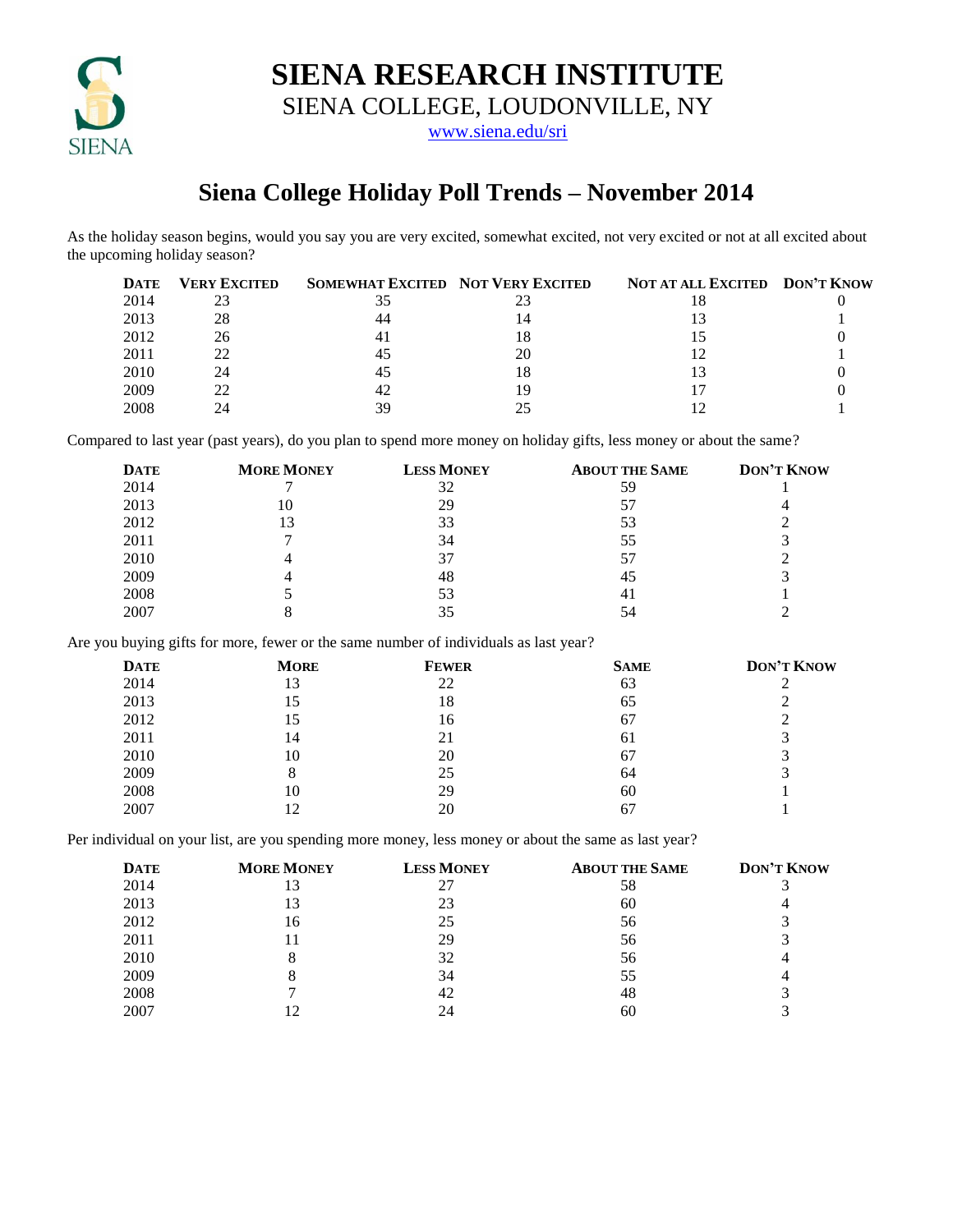## **Siena College Holiday Poll Trends – November 2014**

Page 2

| DATE | \$0-<br>\$299 | \$300-<br>\$399 | $$400-$<br>\$499 | \$500-<br>\$599 | $$600-$<br>\$699 | \$700-<br>\$799 | \$800-<br>\$899 | \$900-<br>\$999 | $$1000+$ |
|------|---------------|-----------------|------------------|-----------------|------------------|-----------------|-----------------|-----------------|----------|
| 2014 | 31            | 11              | 11               | 11              | 5                | 4               | 2               | 3               | 23       |
| 2013 | 28            | 12              | 8                | 13              |                  | 2               | 3               | 3               | 25       |
| 2012 | 23            | 10              | 10               | 14              | 4                | 3               | 3               | 3               | 29       |
| 2011 | 27            | 14              | 9                | 13              | 3                | 4               | 3               | 2               | 26       |
| 2010 | 26            | 13              | 14               | 11              | 4                | 2               | 4               | 3               | 23       |
| 2009 | 30            | 13              | 11               | 11              | 4                | 3               | 2               | 3               | 23       |
| 2008 | 28            | 11              | 10               | 13              | 4                | 4               | 3               | 3               | 23       |
| 2007 | 21            | 11              | 8                | 14              |                  | 3               |                 |                 | 33       |

What is the total amount of money you plan to spend on gifts this holiday season?

What percentage of your holiday shopping is done online?

| <b>DATE</b>         | <b>NONE</b> | $0 - 25%$ | 25%-50% | 50%-75% | 75%-100% | DON'T |
|---------------------|-------------|-----------|---------|---------|----------|-------|
| <b>KNOW/REFUSED</b> |             |           |         |         |          |       |
| 2014                | 34          | 16        | 19      |         | 13       |       |
| 2013                | 33          | 20        | 18      | 18      | 10       |       |
| 2012                | 43          | 21        | 16      | 12      |          |       |
| 2011                | 43          | 21        | 14      | 13      | Q        |       |
| 2010                | 45          | 29        | 16      |         |          |       |
| 2009                | 51          | 22        | 15      |         | 4        |       |
| 2008                |             | 28        | 12      |         |          |       |

As you plan your holiday spending, do you intend to pay for all your gifts and other spending in cash or as soon as the bill arrives, or do you plan to pay off your holiday spending over a period of time that could extend well into (the next year)?

| <b>DATE</b> | <b>PAY NOW</b> | <b>PAY LATER</b> | <b>DON'T KNOW/REFUSED</b> |
|-------------|----------------|------------------|---------------------------|
| 2014        | 83             |                  |                           |
| 2013        | 84             |                  |                           |
| 2012        | 84             |                  |                           |
| 2011        | 83             |                  |                           |

This year will you be making any donations of money, food or gifts to charitable organizations that focus on the needy during the holiday season?

| <b>DATE</b> | <b>YES</b> | N <sub>O</sub> | <b>DON'T KNOW/REFUSED</b> |
|-------------|------------|----------------|---------------------------|
| 2014        | 75         | 23             |                           |
| 2013        | 76         | 20             |                           |
| 2012        | 77         | 19             |                           |
| 2011        | 77         | 20             |                           |
| 2010        | 77         | 19             |                           |
| 2009        | 72         | 20             |                           |
| 2008        | 77         | 21             |                           |
| 2007        | 81         |                |                           |

Do you plan to volunteer any of your time this holiday season for organizations that help people during the holidays?

| <b>DATE</b> | YES | No | <b>DON'T KNOW/REFUSED</b> |
|-------------|-----|----|---------------------------|
| 2014        | 36  | 62 |                           |
| 2013        | 33  | 63 | 4                         |
| 2012        | 39  | 58 | 4                         |
| 2011        | 31  | 66 |                           |
| 2010        | 33  | 63 | 4                         |
| 2009        | 30  | 65 |                           |
| 2008        | 37  | 62 |                           |
| 2007        | 34  | 65 |                           |
|             |     |    |                           |